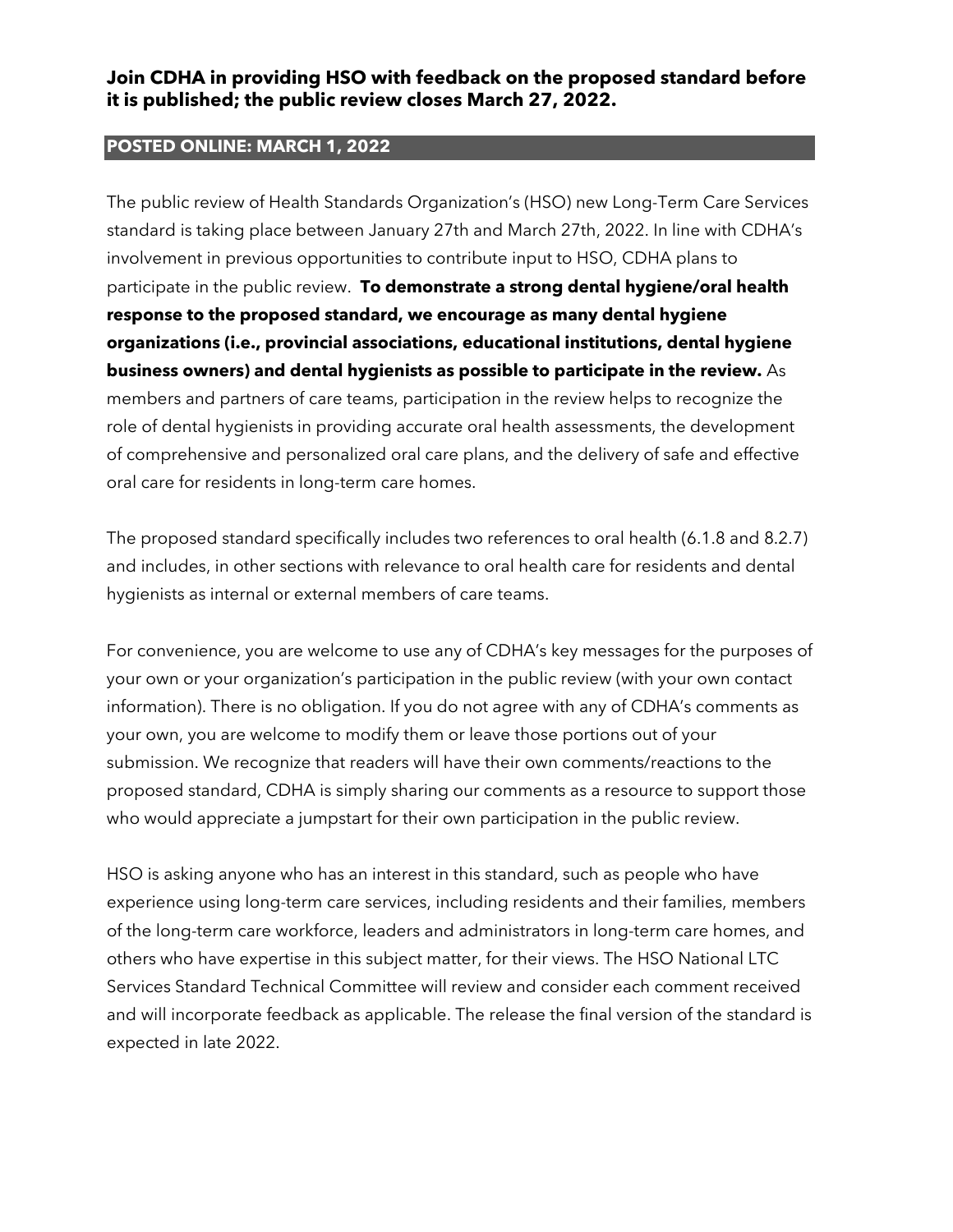- **The link to HSO's questionnaire is available [here.](https://healthstandards.org/public-reviews/long-term-care-services/) It is suggested that you complete one comment box inside the questionnaire for each numbered item below.**
- **For questions or comments about this guide, [contact us.](mailto:info@cdha.ca)**
- HSO's PUBLIC REVIEW CLOSES AT 11:59 PM EST on March 27<sup>th</sup>, 2022.

**ACKNOWLEDGEMENTS:** CDHA thanks the following dental hygienists for their contributions to the key messages that follow, ensuring balanced points of view: Wanda Fedora, Sophie Freeman, Lynda McKeown, and Deb Winick-Daniel.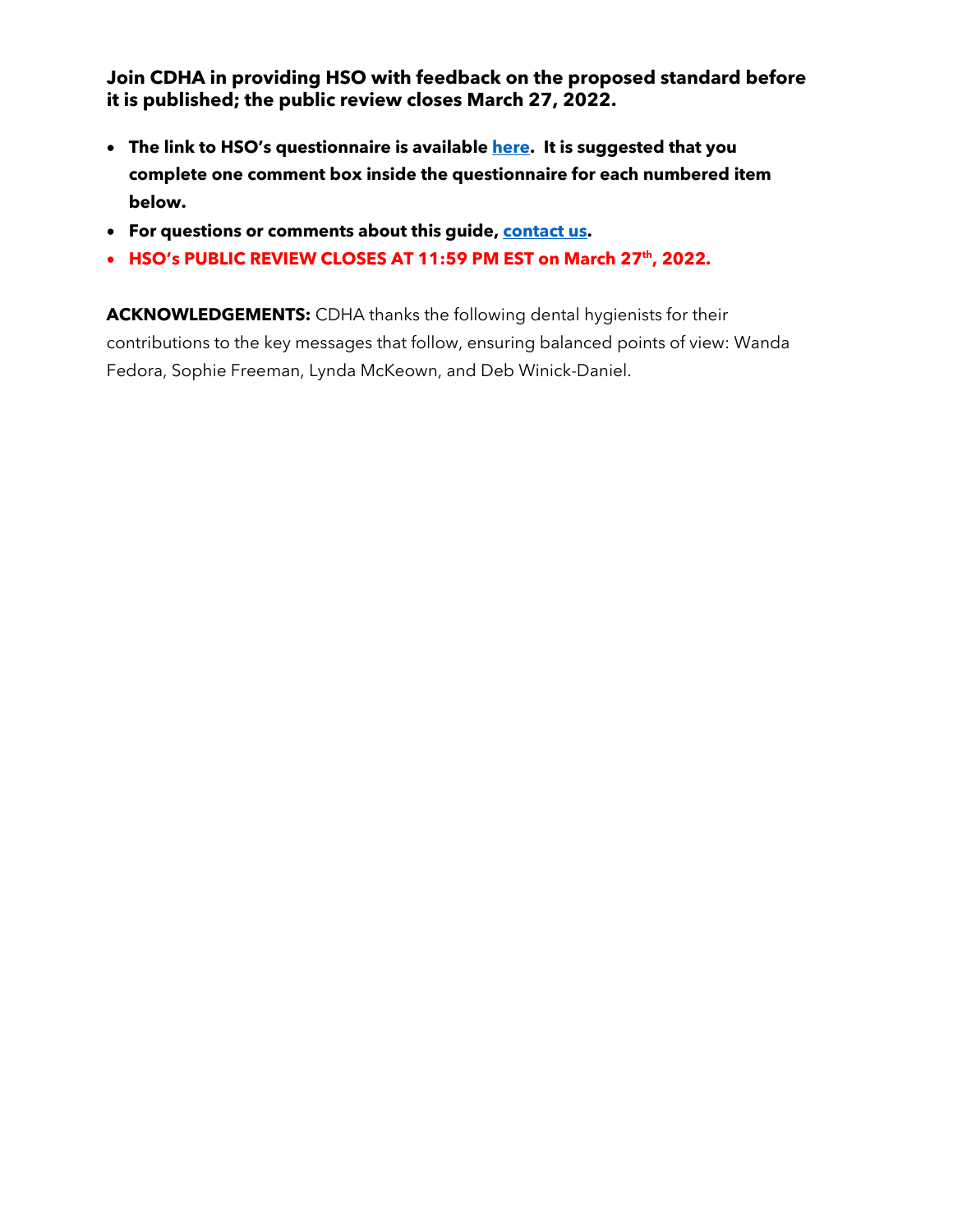#### **CDHA's feedback (working version as of March 1, 2022)**

### **1. Definitions**

The standards define related concepts such as care and well-being but do not address a definition of HEALTH. Adding a definition for health should embed all aspects and include ORAL HEALTH. This would be relevant to the entire standard.

# **2. Assessments of residents (section 6)**

While the standards indicate what should be included in standardized assessment tools (i.e., cognitive status, pain status, mental health status, etc.,) the standards should address criteria for the SELECTION of such standardized assessment tools (i.e., evidence-informed, valid, reliable), and criteria and qualifications for the TEAM MEMBERS responsible for conducting the assessments.

Referring only to ORAL HEALTH in these comments, we recommend adjusting and adding to 6.1.8 as follows:

(1) organizational leaders ensure THE SELECTION OF EVIDENCE-INFORMED oral health assessment tools, THAT HAVE BEEN DEVELOPED IN CONSULTATION WITH RELEVANT SUBJECT MATTER EXPERTS (E.G., DENTAL HYGIENISTS).

(2) organizational leaders REGULARLY (AT A MINIMUM ANNUALLY) EVALUATE AND ADJUST THE SELECTION of standardized oral health assessment tools to ensure they are current and supported by the latest and best available evidence.

(3) organizational leaders ensure that ORAL HEALTH PROFESSIONALS on the TEAM conduct ORAL HEALTH ASSESSMENTS of residents, document the findings, and determine oral heath goals, and develop a comprehensive and personalized care plan for the resident.

Note, this is not to suggest that assessments involve an impractical or inordinate number of different providers on the team with different professional backgrounds. However, with respect to residents' oral health and staffing mix/levels to meet the evolving oral health needs of residents each day, the role of dental hygienists (qualified oral health professionals) is an important distinction for optimizing the quality of care and team-based care in LTC homes.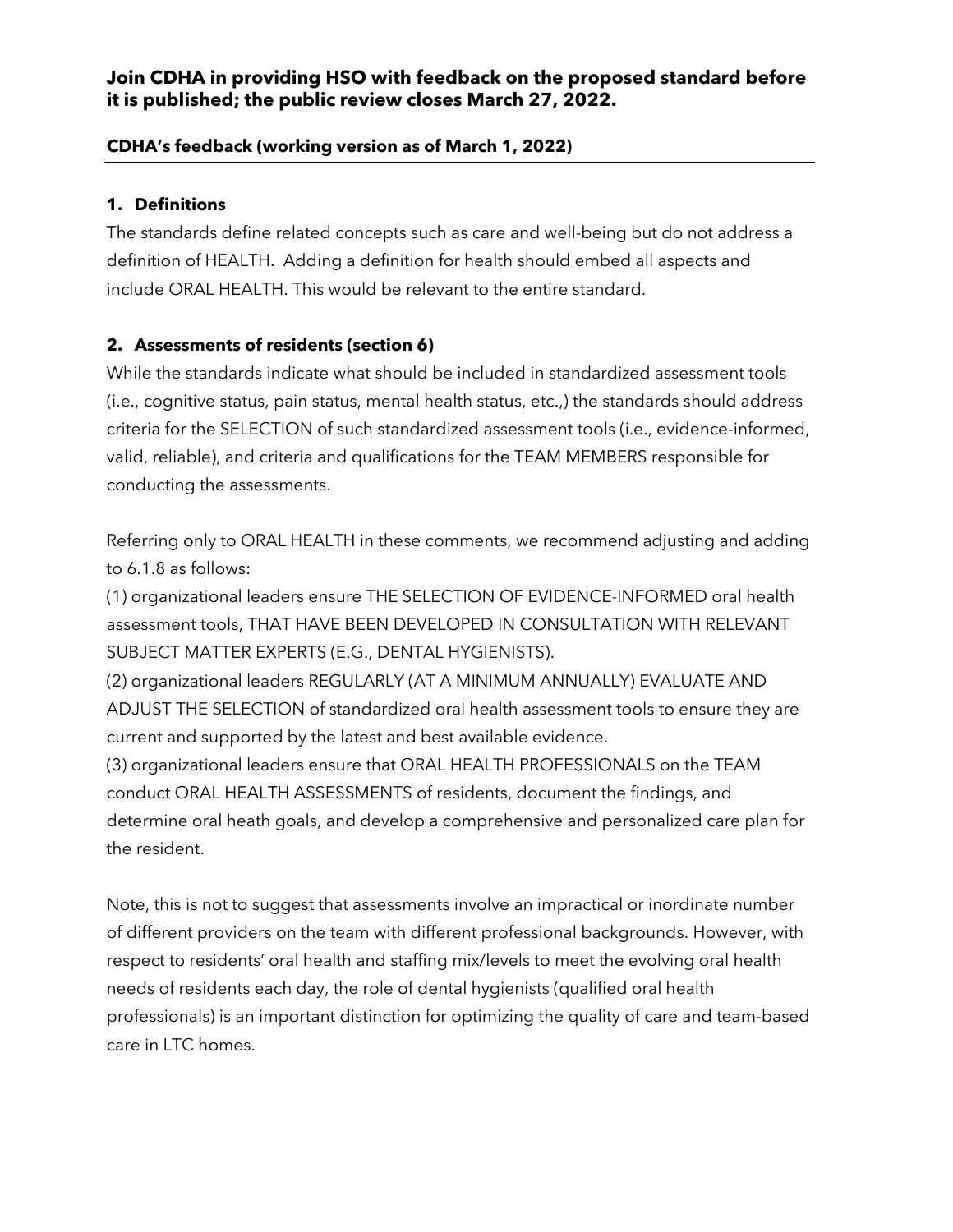Considering the significance of assessments relative to care plans and data for planning/resourcing/reporting, the standards should extend guidance on the selection of assessment tools and conduct of assessments by the appropriate providers. For more background, refer to recommendations in CDHA's discussion paper on [National](https://files.cdha.ca/Profession/Policy/National_standards_for_long-term_care_Nov2021.pdf)  [Standards for Long-Term Care: Addressing Oral Health for Overall Health](https://files.cdha.ca/Profession/Policy/National_standards_for_long-term_care_Nov2021.pdf) (2021), available from cdha.ca/oralhealthforseniors (and previously shared with HSO).

# **3. Care plans (section 3)**

Capture a clause that states that the care plan is accessible to all team members for review.

### **4. Organizational practices (section 7)**

Capture a new guideline: the team uses comprehensive, evidence-informed practices for the prevention and management of ORAL HEALTH STATUS. As it relates to the mouth, throat, and neck this would address pain, infection, chewing, swallowing, oral cancer screening, dentures, appropriate selection, maintenance and storage of oral health supplies and equipment, etc.

For more background, refer to recommendations in CDHA's discussion paper on [National](https://files.cdha.ca/Profession/Policy/National_standards_for_long-term_care_Nov2021.pdf)  [Standards for Long-Term Care: Addressing Oral Health for Overall Health](https://files.cdha.ca/Profession/Policy/National_standards_for_long-term_care_Nov2021.pdf) (2021), available from [www.cdha.ca/oralhealthforseniors](http://www.cdha.ca/oralhealthforseniors) (and previously shared with HSO).

# **5. Scope of services (8.1.1) / Workforce (9.3)**

Capture criteria for defining the scope of services provided by the LTC homes' workforce and/or externally; connect this to criteria in 9.3. Thinking of staffing with qualified oral health professionals (i.e., dental hygienists) and their unique knowledges, skills, and competencies to respond to the oral health care needs of residents, this is especially pertinent where the standard speaks to "ensure services are provided in the right place and at the right time by the right provider" (section 8).

Also, for 8.1.2 – provide criteria to support "ensure that internal and external services are coordinated". Consider for example: good communication, accurate and comprehensive documentation, and standardized processes. It is noted that some of this elaboration comes under 8.2.1 – 8.2.6, but this an elaboration is recommended.

Strengthen 9.3.1 and 9.3.2 with more specificity/elaboration.